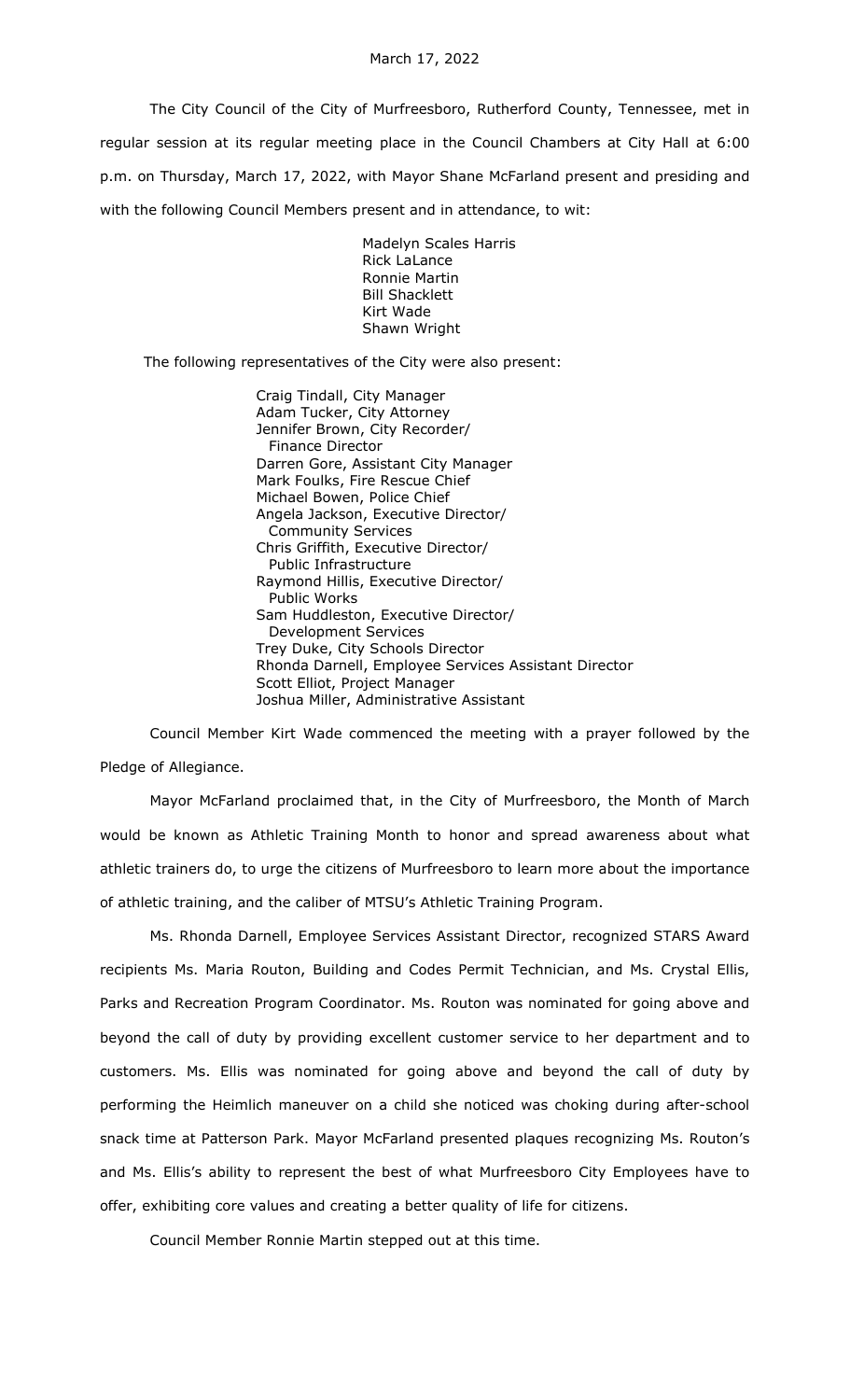The Consent Agenda was presented to the Council for approval:

- 1. Town Creek, Phase II Concept Planning Study (Administration)
- 2. Purchase of Portable Flypack (Communications)
- 3. Community Investment Program Funds Transfer (Finance)
- 4. FY22 City Manager Approved Budget Amendments (Finance)
- 5. IP Telephony Contract Amendments (Information Technology)
- 6. Mandatory Referral for Abandonment of Water and Sanitary Sewer Easement along South Church Street (Planning)
- 7. Purchase of Office Furniture (Police)
- 8. True North Work Order No. 4 (Police)
- 9. Asphalt and Concrete Purchase Report (Street)
- 10. Main Street Banner Request (Street)
- 11. Guardrail Replacement Contract Amendment 1 (Street)
- 12. Asphalt Purchases Report (Water Resources)
- 13. Annual Audit Contract (Water Resources)
- 14. TTL Geotechnical Services Proposal for Overall Creek Pump Station (Water Resources)

(Insert letters from Administration, Communications, Finance (2), Information Technology, Planning, Police (2), Street (3), & Water Resources (3) Departments here.)

Mr. Wade made a motion to approve the Consent Agenda. Mr. LaLance seconded the motion and all members of the Council present voted "Aye".

The following letter from the City Recorder/Finance Director was presented to the Council:

> (Insert letter dated March 17, 2022 here with regards to approval of Minutes of City Council Meetings.)

Mr. LaLance made a motion to approve the minutes as written and presented for the regular meeting held on February 16, 2022, the special joint meeting held on February 16, 2022, and the regular Meeting held on February 24, 2022. Mr. Wade seconded the motion and all members of the Council present voted "Aye".

Council Member Ronnie Martin returned at this time.

The following letter from the Executive Director of Development Services was presented to the Council:

> (Insert letter dated March 17, 2022 here with regards to ProLogis and FedEx Public ROW License Agreement on Elam Farms Parkway.)

Mr. Sam Huddleston, Executive Director of Development Services, presented the request to approve the public right-of-way License Agreement with ProLogis, L.P. and Fedex Ground Package System, Inc. for temporary private use of a portion of the Elam Farms Parkway right-of-way.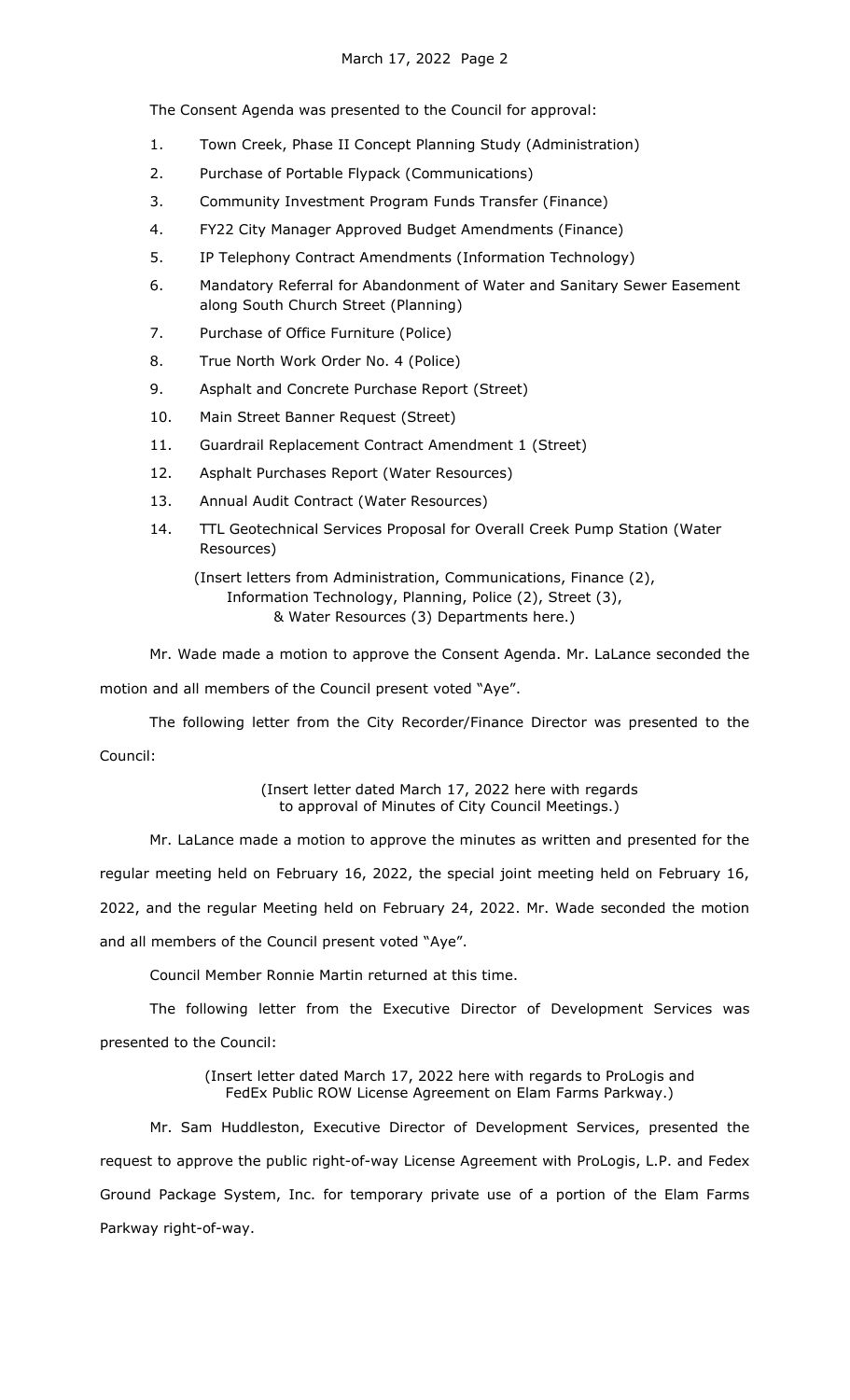Mr. Martin made a motion to approve the public right-of-way License Agreement with ProLogis, L.P. and Fedex Ground Package System, Inc. for temporary private use of a portion of the Elam Farms Parkway right-of-way. Mr. Wright seconded the motion and all members of the Council voted "Aye".

The following letter from the Assistant City Manager was presented to the Council:

(Insert letter dated March 17, 2022 here with regards to purchase of property at 2140 North Thompson Lane.)

Mr. Craig Tindall, City Manager, presented the request to approve the purchase of the office building at 2140 North Thompson Lane, subject to due diligence, and approve remodeling of the building for a total estimated project cost of \$4,000,000, funded by Bond Premiums and excess funds from previous Bond Proceeds.

Mr. Wade made a motion to approve the purchase of the office building at 2140 North Thompson Lane, subject to due diligence, and approve remodeling of the building for a total estimated project cost of \$4,000,000, funded by Bond Premiums and excess funds from previous Bond Proceeds. Mr. Wright seconded the motion and all members of the Council voted "Aye".

The following letter from the City Recorder/Finance Director was presented to the Council:

## (Insert letter dated March 17, 2022 here with regards to presentation of Annual Audit Report.)

Mr. Jimmy Jobe, Jobe, Hastings, & Associates, presented the Annual Comprehensive Financial Report (ACFR) for the Fiscal Year ending June 30, 2021 (Fiscal Year 2021) for the City of Murfreesboro. The report expressed an unmodified ("clean") opinion on the City's Financial Statements for Fiscal Year 2021. Mr. Jobe highlighted areas of the report that may be of special interest to Council and answered questions.

Mr. LaLance made a motion to accept the audit presented in the Annual Comprehensive Financial Report (ACFR) for the Fiscal Year ending June 30, 2021 (Fiscal Year 2021) for the City of Murfreesboro. Mr. Wade seconded the motion and all members of the Council voted "Aye".

The following letter from the Executive Director of Public Infrastructure was presented to the Council:

> (Insert letter dated March 17, 2022 here with regards to Rutherford Boulevard Extension Professional Services Agreement.)

Mr. Chris Griffith, Executive Director of Public Infrastructure, presented the request to approve the Professional Services Agreement with Neel-Schaffer, Inc. in the amount of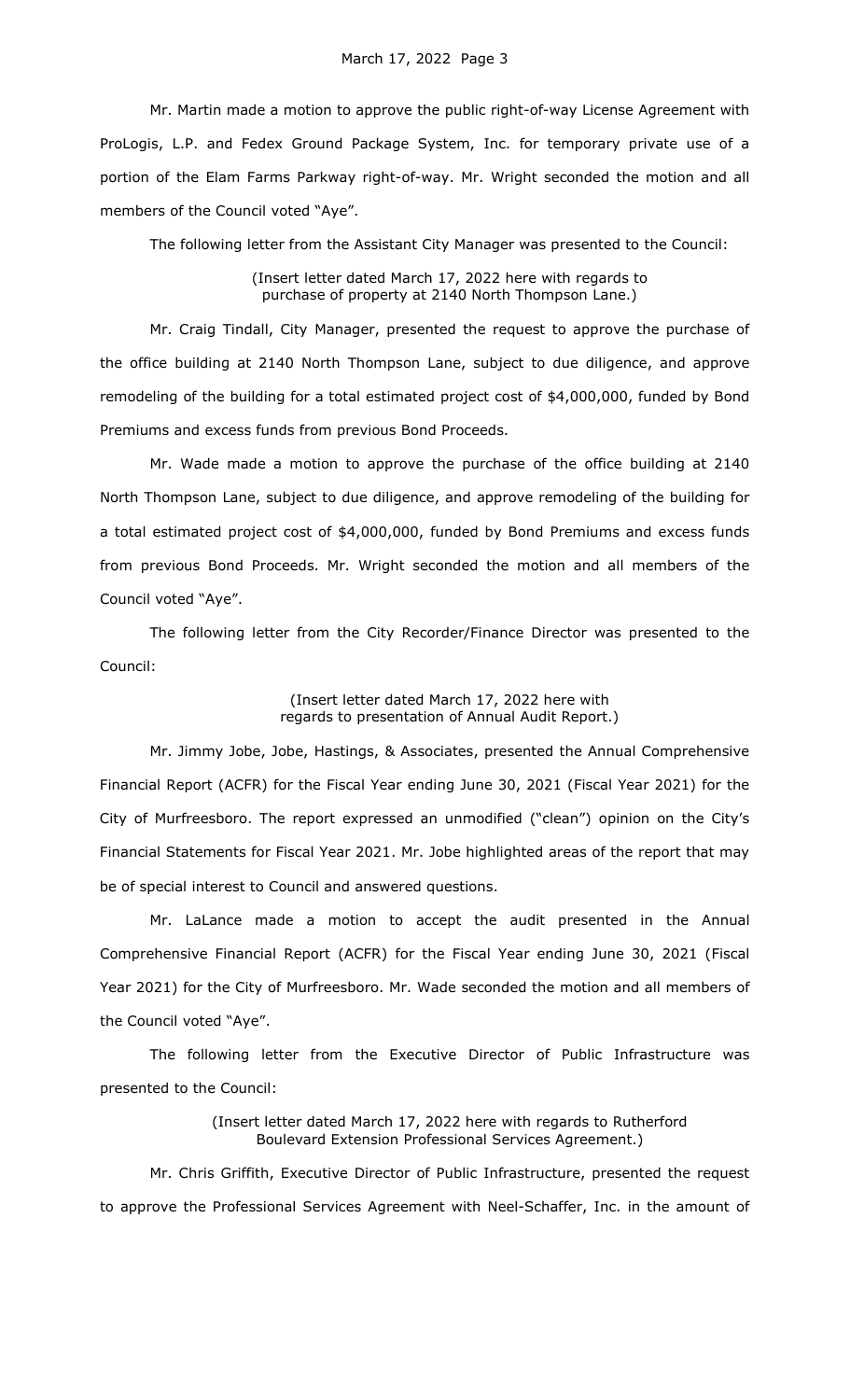\$716,739, funded from the CIP, for design services related to the extension of West Rutherford Boulevard.

Mr. LaLance made a motion to approve the Professional Services Agreement with Neel-Schaffer, Inc. in the amount of \$716,739, funded from the CIP, for design services related to the extension of West Rutherford Boulevard. Mr. Martin seconded the motion and all members of the Council voted "Aye".

The following letter from the Executive Director of Public Infrastructure was presented to the Council:

> (Insert letter dated March 17, 2022 here with regards to Final Change Order for Rucker Lane Phase 1 Project.)

Mr. Chris Griffith, Executive Director of Public Infrastructure, presented the request to approve the final Change Order with Charles Deweese Construction, Inc. in the amount of \$122,597. Mr. Griffith stated that this Change Order resulted in the total construction cost for the Rucker Lane Phase 1 Project decreasing from \$2,299,947 to \$2,177,350 with all funds coming from the CIP.

Mr. LaLance made a motion to approve the final Change Order with Charles Deweese Construction, Inc. in the amount of \$122,597. Mr. Shacklett seconded the motion and all members of the Council voted "Aye".

The following letter from the Executive Director of Public Infrastructure was presented to the Council:

> (Insert letter dated March 17, 2022 here with regards to Professional Services Contract – Butler Drive Realignment.)

Mr. Chris Griffith, Executive Director of Public Infrastructure, presented the request to approve the Professional Services Contract with Kimley Horn, Inc. in the amount of \$92,100, funded from the CIP, for services related to the realignment of Butler Drive.

Mr. Wade made a motion to approve the Professional Services Contract with Kimley Horn, Inc. in the amount of \$92,100, funded from the CIP, for services related to the realignment of Butler Drive. Mr. LaLance seconded the motion and all members of the Council voted "Aye".

The following letter from the Project Manager was presented to the Council:

(Insert letter dated March 17, 2022 here with regards to City Schools Reroofing Contracts.)

Mr. Scott Elliot, Project Manager, presented the request to approve the Contract with Porter Roofing Architectural Services Agreement in the amount of \$1,989,798 for Phase I of the reroofing project at Mitchell-Neilson and Reeves-Rogers Elementary Schools and approve the Contract with Marion and Green Roofing in the amount of \$847,080 for Phase II